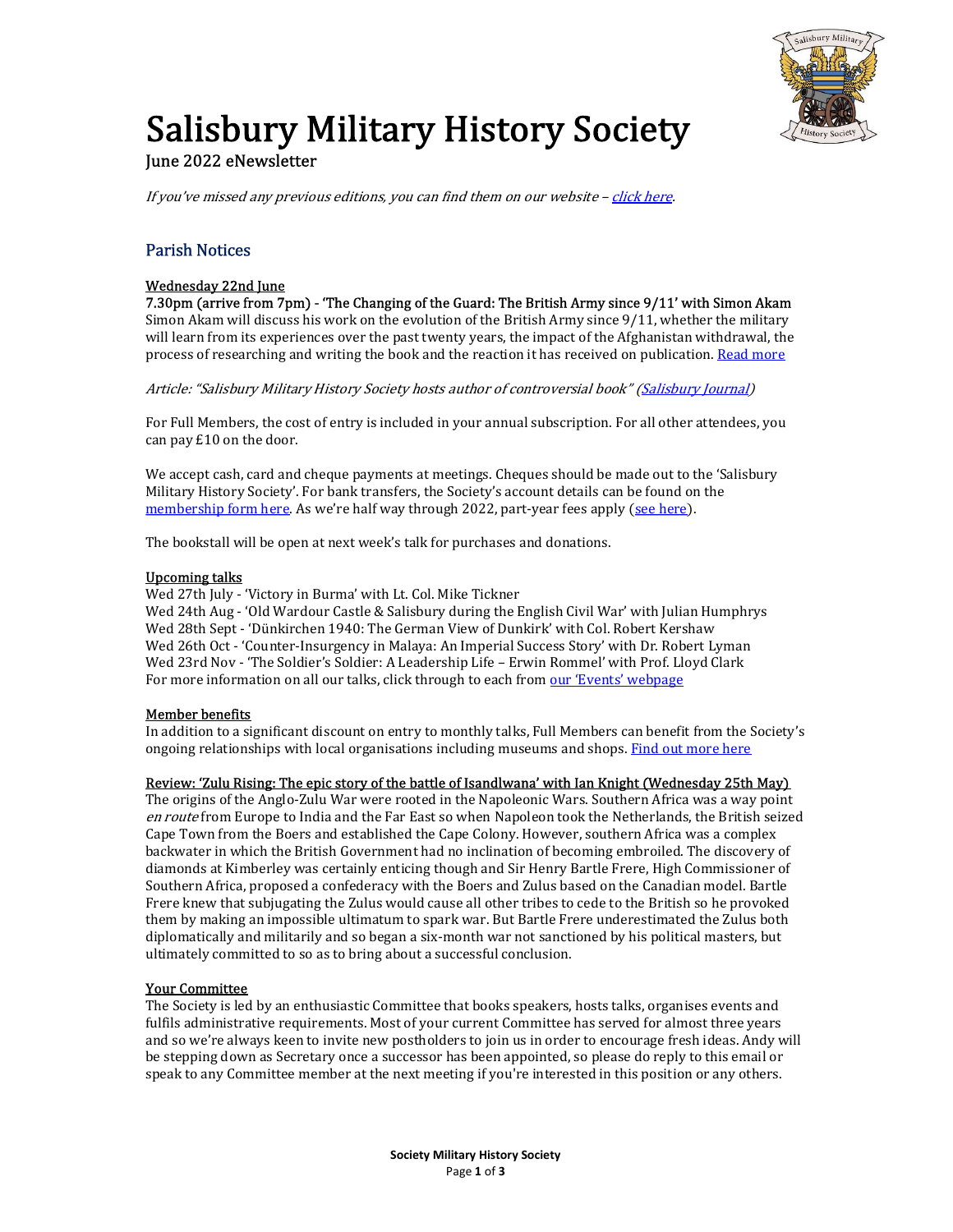## Military History News

#### The Longest Siege in Military History

When it comes to sieges, we often think of Stalingrad, Leningrad or Malta, but nine sieges in history lasted more than 10 years and the longest - of Cueta on the north African coast - stretched for 33 years. Read more

#### Sweden: a history of neutrality ends after 200 years

During the Napoleonic Wars, Sweden suffered a devastating defeat at the hands of Russia and so began two centuries of distancing itself from European alliances and conflicts. Now, it's that same foe that has caused a change in that stance as Sweden applies for membership of NATO. Read more

#### Harp and Crown

To mark the centenary of the disbandment of British Army units that traditionally recruited in southern Ireland, a new special display at the National Army Museum explores the history of Irish regiments and their soldiers. Read more

#### Other articles

The 5 most demoralizing tactics used in recent military history

Historic Deception and Camouflage Techniques Used by Militaries

80 years of a momentous battle fought by an Indian Brigade

Did a Deep Sleep Cause Hitler to Lose the Second World War?

Israel's 'Operation Focus': Inside One of the Most Successful Air Campaigns in Military History

A History of the First Gulf War

Why The U.S. Navy's Battleships Will Never Sail Again

What Really Is Trooping the Colour? History, Significance and Traditions

#### Local events, online talks and podcasts

Click here to see a wealth of upcoming events in Salisbury and surrounding areas.

While online talks continue, we'll include them in our eNewsletters. Click on the links below for the next (and future) webinars from a range of organisations. Some of these talks may charge a small fee to join.

Lockdown Lectures (Army Flying Museum & The Rifles [Berkshire & Wiltshire] Museum) Next talk: "Dad's War" with Chris Tarrant' (Wednesday 15<sup>th</sup> June)

Institution of Royal Engineers

Next talk: 'Falklands 40th Commemoration - Op Corporate 40: "Sappers in the Falklands 1982 - The roles of the Corps in the Falklands campaign and its aftermath"' (Wednesday 15<sup>th</sup> June)

Western Front Association

Next talk: 'The foreign fields that are forever England - the CWGC around the world' (Monday 20<sup>th</sup> June)

#### The Battlefields Trust

Next talk: 'Yorkist Foreign Policy: The 100 Years War Extended' (Wednesday 27th June)